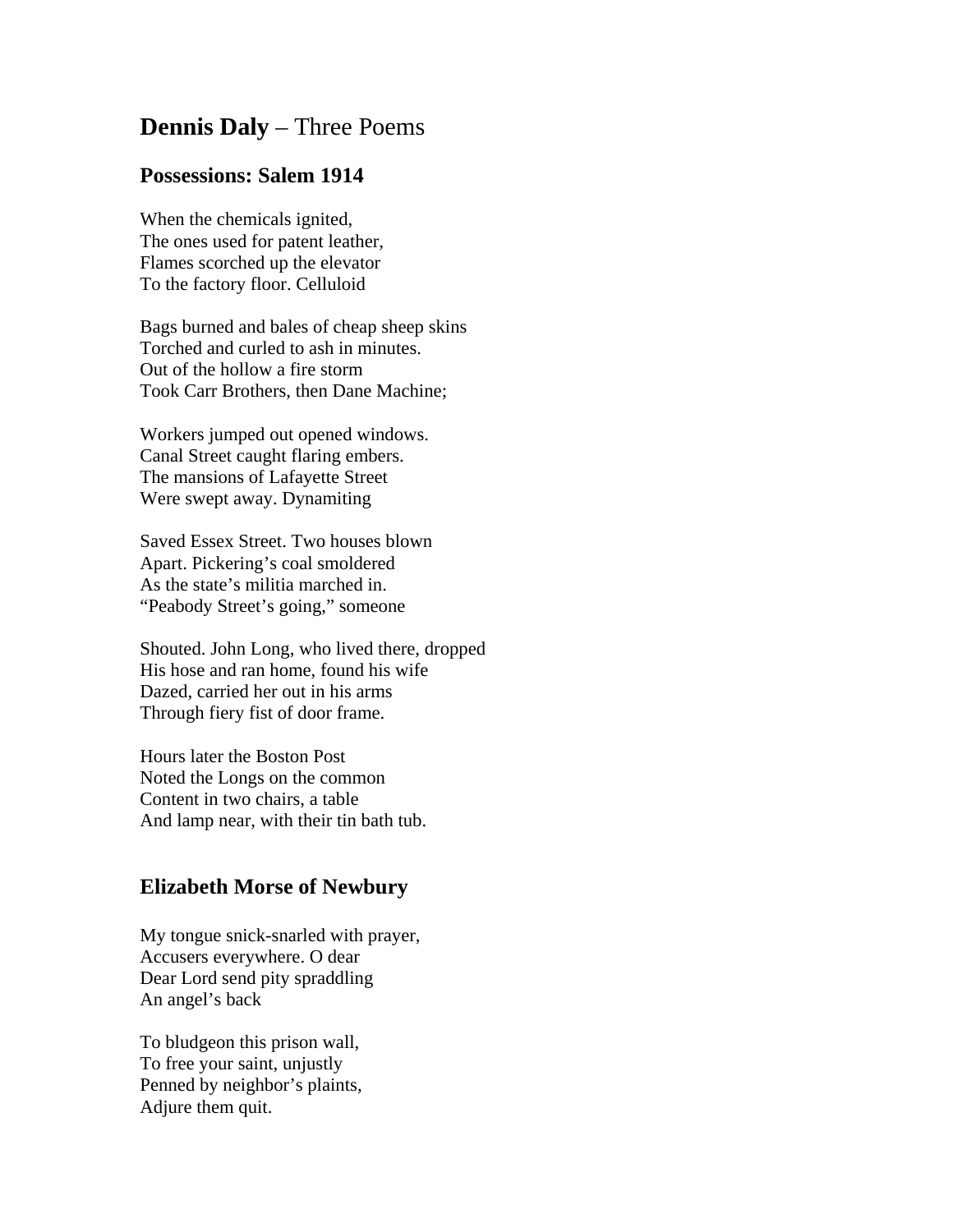(Backward, befooled people To keep talisman tacked Over doors—what ghouls They feared!

But I stole these charms And made them face what I Faced, bespringed With mud—

A demon's trick: I ducked Piplins bursting into dust Head-high; I felt the sting Of chats on thigh

And back; by spoons and forks My grandchild tormented Almost to his death; and, Moreover, we witnessed

In every room the dance Of furniture). Free me Lord, Judge me innocent; for I, An interloping witch,

Sentenced by unwitting worms To hang, have faced, superstition-Less, this fantastic world, fought Against it, and loved it.

## **Nanepashemet's Fortress**

New moon, you give A people no light, they Flee before ravage, Before the lust

Of Tarratine. A refugee among Your own kind, you Tread the deep swamp